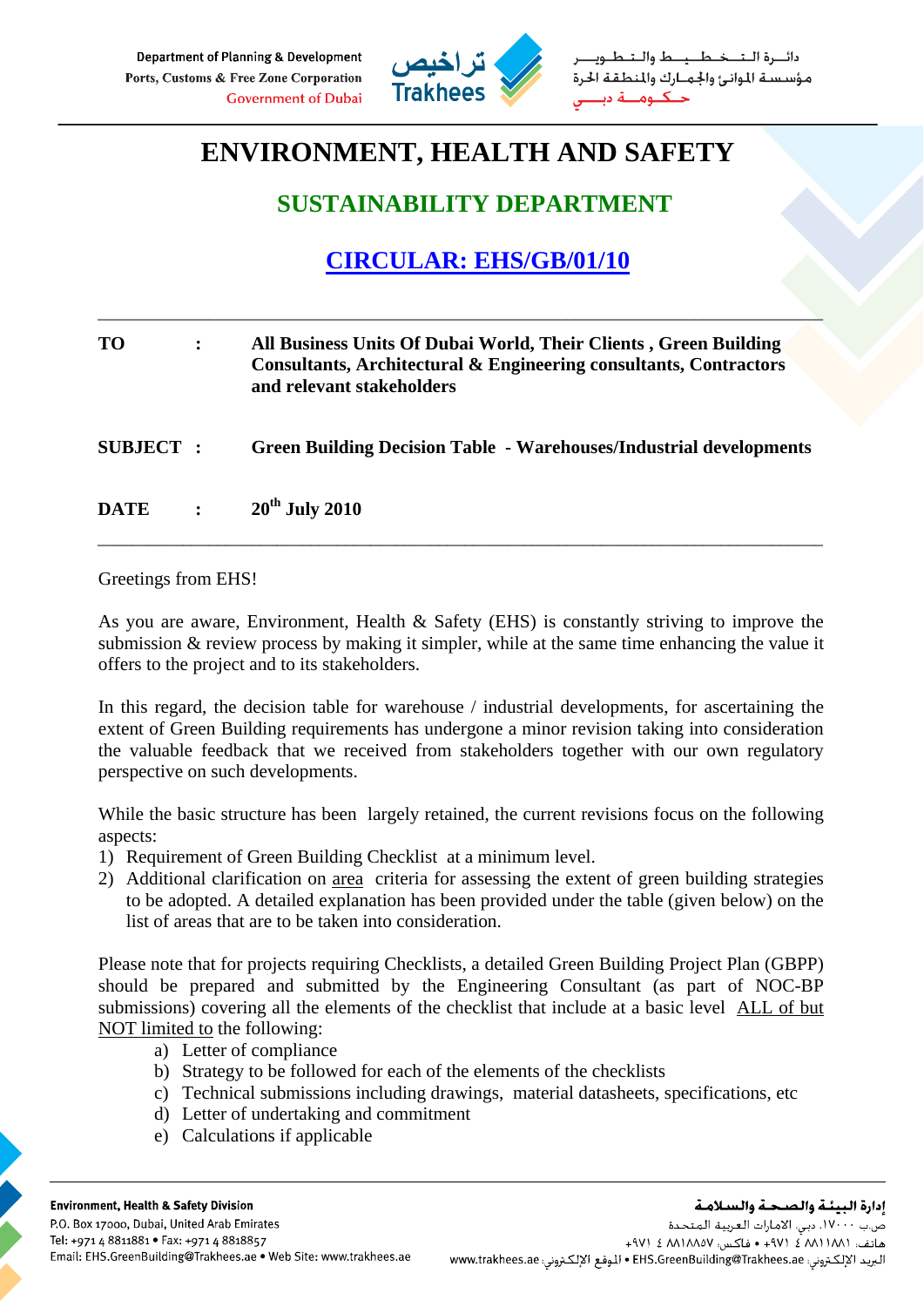Department of Planning & Development Ports, Customs & Free Zone Corporation **Government of Dubai** 



طيط وال مؤسسة الموانئ والجمارك والمنطقة الحرة

As part of the NOC-BCC submissions, a detailed Green Building Project Report (GBPR) should be prepared and submitted by the Engineering Consultant, demonstrating compliance to all the items of the checklist originally confirmed and committed at the Building Permit (BP) stage. This includes ALL of but NOT Limited to the following:

- a) Executive summary of the project relating to Green aspects
- b) As built drawings
- c) Material datasheets of the products used in the project
- d) Photographs as proof of compliance
- e) Description of the strategy followed inn the project

It is hereby reiterated that the development of facilities within the jurisdiction of Trakhees-EHS necessitates approval from the Green Building Section (Sustainability Department) to facilitate the issuance of the NOC-BP and NOC-BCC from the permits department.

Through this mail it is hereby notified that this Decision table should be followed for all the warehouse / industrial development projects and submissions should be made accordingly.

The decision table is available as part of EHS Green building Regulations (under the "Regulations" Section) and also under the "Information" section. Relevant documents can be downloaded from the portal www.ehss.ae under the Green Buildings section.

We appreciate your hard work and commitment to make Dubai Green and to protect its natural resources and the environment for future generations. Thank you for your cooperation and we are looking forward to a very successful working relationship with our stakeholders.

Should you have any queries, please contact us at EHS.GreenBuilding@trakhees.ae

Regards,

Ogo, h

**P.R.Jagannathan**  Sustainability Manager Trakhees - Environment, Health & Safety Ports, Customs and Free Zone Corporation

cc: Amin Al Mulla – Chief Operating Officer, EHS-Trakhees